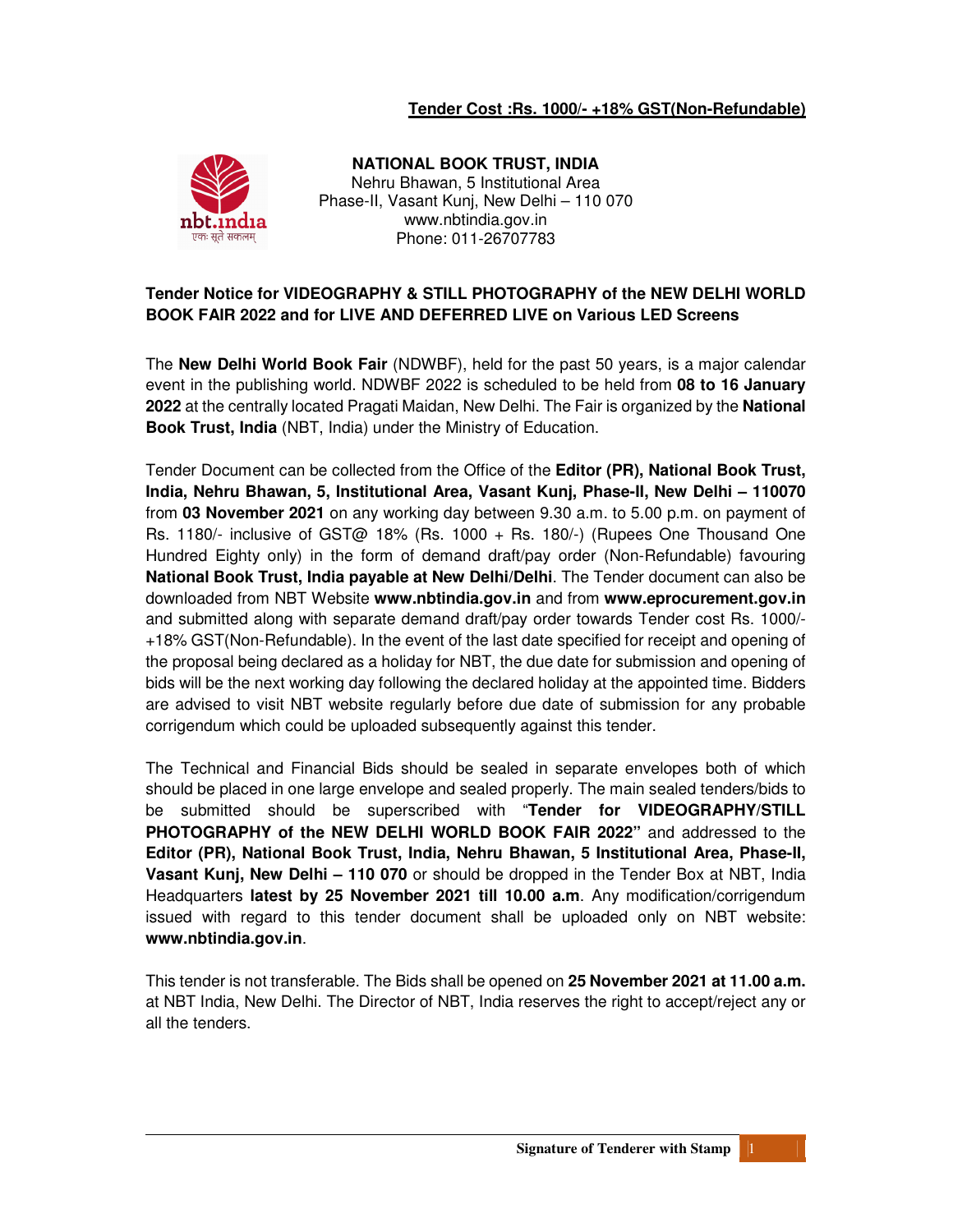### **IMPORTANT DATES**

| Date of issue of above Tender                           | 03 November 2021 at 5:00 pm    |
|---------------------------------------------------------|--------------------------------|
| Pre-Bid meeting                                         | 15 November 2021 at 3:00 pm    |
| Last Date of submission of Tender                       | 25 November 2021 till 10:00 am |
| Date of opening of Technical & Financial<br><b>Bids</b> | 25 November 2021 at 11:00 am   |

Tenderers or their authorized representatives may, if they so desire, be present during the opening of the Tenders.

## **TERMS & CONDITIONS**

- 1. Only those firms which in their individual capacity satisfy the following criteria need to quote for this tender and the bids submitted by the bidders who do not fulfill the eligibility criteria will be summarily rejected.
- 2. The cover of the Tender should be sealed and/or properly superscribed or marked. NBT will assume no responsibility for misplacement or premature opening of the Bid.
- 3. The Tenderer shall bear all costs associated with the preparation of his/her Tender including cost of preparation for the purpose of clarification on the Tender, if so desired by NBT. The NBT in no case will be responsible or liable for these costs, regardless of the conduct or outcome of the Tendering process.
- 4. A copy of this tender document duly signed and stamped (each page) by authorized signatory of the bidding firm/ agency as a token of acceptance of all terms and conditions of this tender.
- 5. The bidder should be a registered organization having registered office in India and minimum three years market presence within India. The bidder should have expertise in Video-Photography Coverage and documentation in similar event scenario. (Company profile should be attached).
- 6. The bidder should have at least 3 years experience (last 3 years) in comprehensive Video– Photography coverage and documentation assignments as per the requirements of Government Departments / Central PSUs /State PSUs /State Govt. /Statutory Corporations or other MNC/Corporate bodies. In support of these criteria, bidders shall furnish contract/ agreement or letters by the organizations for which the bidders have conducted the work. (Self-attested copies of the work order/ copy of the certificates issued by client should be attached.).
- 7. Turnover of minimum Rs. 25.00 lakhs for last 3 years in each year. Audited copies from Chartered Accountant of authenticated balance sheet with financial statement for last 03 consecutive years (2017-18, 2018-19 and 2019-2020) showing minimum turnover and ITR copy of Rs. 25.00 lakhs. A written acceptance by bidding firm/agency to provide services as per standards and specifications of this tender.
- 8. **The bidder should have required infrastructure and manpower (if hired, the original consent letter from the supplier with detail of infrastructure available to be submitted)**.
- 9. Signed and stamped affidavit should be submitted, stating that the bidding firm/ agency have not been blacklisted/ deregistered or debarred by any Govt. department/ Institution.
- 10. The agency so selected should have capacity to perform the entire stage of assignment without outsourcing the same to any third party.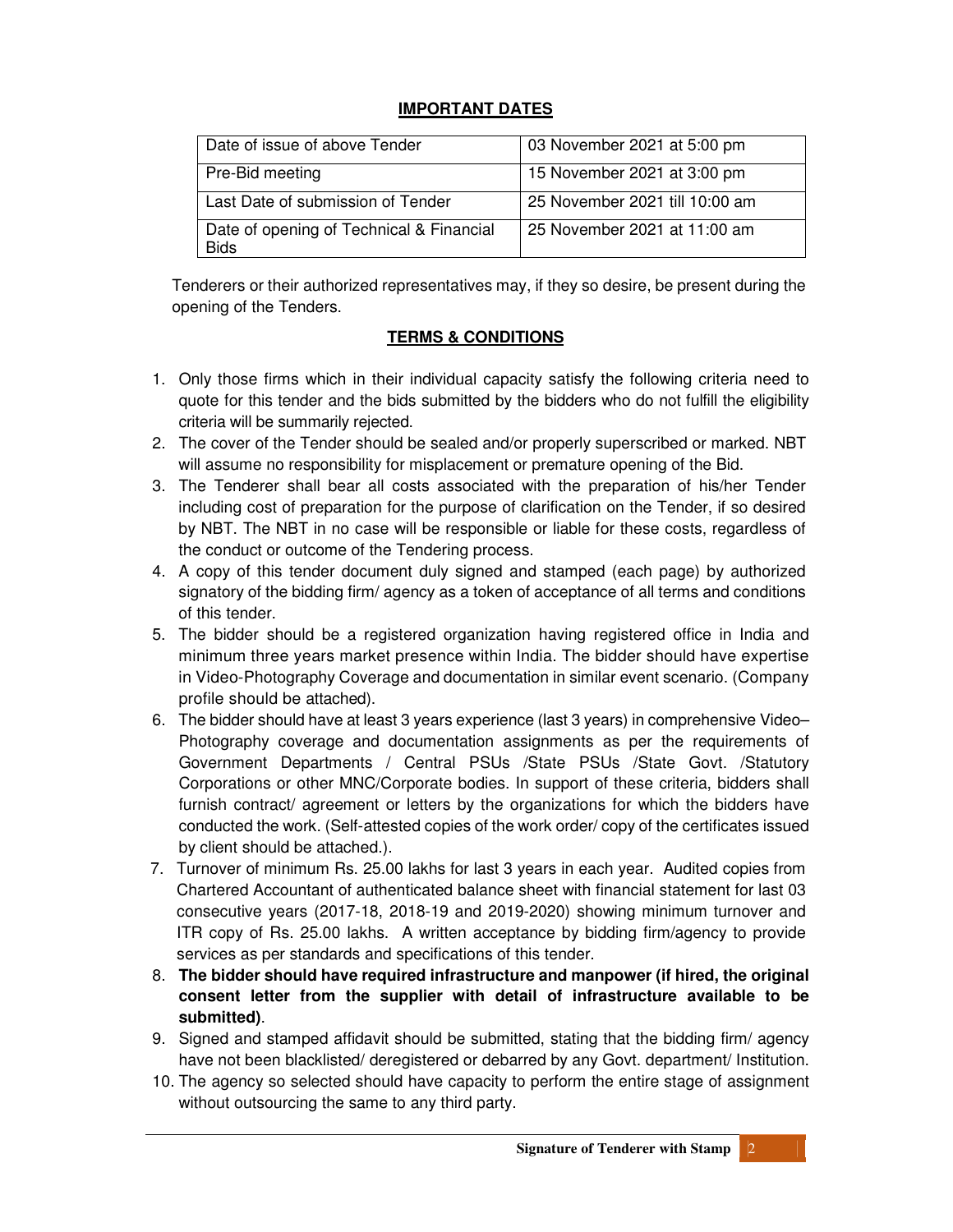- 11. The Tenderer should clarify whether the individual signing the tender or other documents in connection with the Tender signs as: (i) A "sole proprietor" of the firm or constituted attorney of such sole proprietorship, or (ii) A partner of the firm if it be a partnership in which case he must have authority to refer to arbitration of disputes concerning the business of the partnership either by virtue of the partnership deed or a power of attorney. Alternatively, the Tender should be signed by all the partners, or (iii) Constituted Attorney if it is a company.
- 12. Incomplete Tenders are liable to be rejected. It means that Tenderer should quote for all the items. If any item is missed or not quoted, the rates for that item, would be termed as zero and the Tenderer would have to do that job free of cost.
- 13. The Tenderers should fill the rates both in figures as well as in words. The Tender form may be filled in English and all entries must be handwritten in ink. Overwriting of rates is not permitted. Corrections, if any, should be attested by the Tenderer with his initials. If there is a discrepancy in rates between figures and words, the least amount will be considered.
- 14. Declaration for Earnest Money Deposit (EMD) as per **Annexure-B** needs to be submitted with the Technical Bid. In case the Declaration is not submitted with Technical Bid, the tender is liable for rejection without any notice.
	- i. Bidders shall not be permitted to withdraw their offer or modify the terms and conditions thereof after acceptance of tender. In case the agency fails to observe and comply with the stipulations made herein or backs out after quoting the rate, the aforesaid amount of Earnest Money and Security money will be forfeited by the Trust. Besides this, the bidder will also liable to be debarred/blacklisted from participating in the tendering process of the Trust in future, and/or be fined.
- 15. When deemed necessary, NBT may seek clarification on any aspect from the tenderers. However, that would not entitle any Tenderer to change or cause any change in the rates. All expenses for preparation of documents and meetings if any, will be borne by the Tenderer.
- 16. NBT may waive off any minor infirmity or non-conformity in the Tender which does not constitute a material deviation, provided such waiver does not prejudice or affect the relative ranking of other Tenderers. The decision of NBT in this regard will be final.
- 17. The NDWBF 2022 work, as per NBT's requirements, shall commence with the Press Conference which is likely to be held two days in advance prior to start of the NDWBF 2022. The full schedule of work will be given to the selected Tenderer well in advance. However, any programme may be added or deleted due to unforeseen circumstances at any stage and the Tenderer should be ready to increase/decrease his/her manpower and machinery accordingly.
- 18. The agency should engage experienced personnel for the job. **Professional and experienced crew must be there with every camera** and all cameras must be in Full HD Resolution.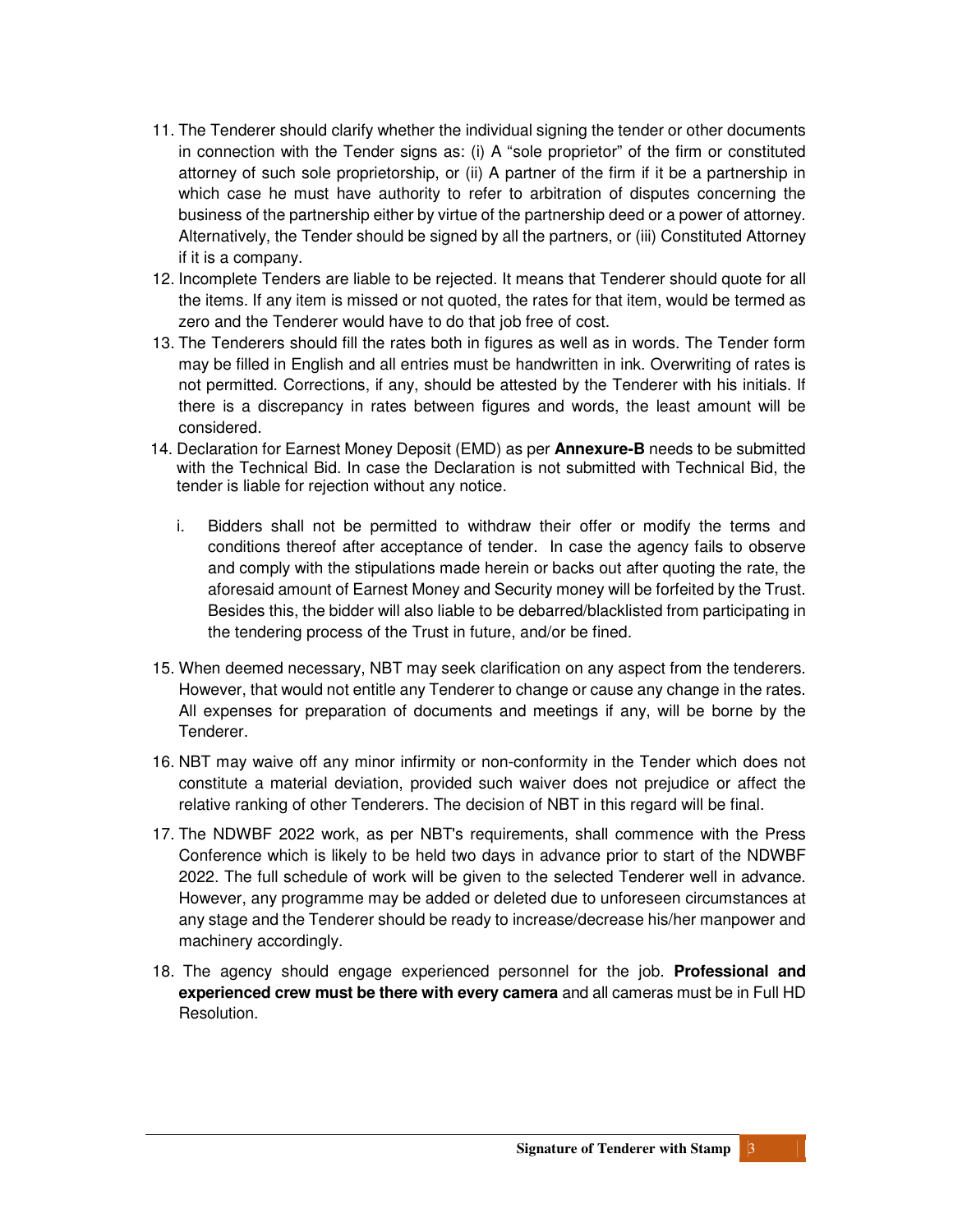- 19. **NBT shall not provide any transport, food or any accessory for proper discharge of duties by the agency's workers. The rate quoted by the bidder shall be inclusive of the charges like crew/staff, transportation, assemble, dismantle, insurance, freight, clearance and loading or unloading and conducting of the event at all book fair sites as identified by NBT, India**.
- 20. NBT will award the contract to the Tenderer whose Tender has been determined to be substantially responsive and has been determined as the lowest evaluated bid, provided further that the Tenderer is determined to be competent to execute the job satisfactorily. NBT shall however not bind itself to accept the lowest or any tender, wholly or in part.
- 21. **A sample Video Clip (Up to 5 Minutes) and still photographs (5 Photos) in a Pen Drive should be submitted with the Technical bid showing the work done earlier.**
- 22. **The successful bidder shall submit the Performance Security Money to the value of 10% of the basic value of contract in the form of Demand Draft drawn in favour of National Book Trust, India within three days** from the date of receipt of initial work order. The security money shall be forfeited by order of the NBT in the event of any breach or negligence or non-observance of any condition of contract or in case the job is delayed beyond the period stipulated by NBT. The performance/security money so deposited will be retained till conclusion of the Fair and refunded along with full payment **without any interest**. **The final work order will not be issued unless the Performance Security Money is submitted by the successful bidder.**
- 23. If any difference arises concerning this contract, its interpretation or the payment to be made thereunder, the same shall be settled by mutual consultations and negotiations. If attempts for conciliation do not yield any results within a period of 30 days, either of the parties may make a request to the other party for submission of the dispute for decision. NBT shall reserve right to nominate sole Arbitrator. Such request shall be accompanied with a nominated panel of names of three persons to act as the sole arbitrator. In case of such arbitrator refusing, unwilling or becoming incapable to act or his mandate having been terminated under Law, another Arbitrator shall be appointed in the same manner from among the nominated panel of three persons to be submitted by the claimant. The arbitration proceedings shall take place at New Delhi and shall be conducted in English. The provisions of Arbitration and Conciliation Act, 1990 and the rules framed thereunder and in force shall be applicable to such proceedings.
- 24. Security money shall, be liable to be forfeited in the event the agency fails to complete the job within the stipulated time or if the job is not done satisfactorily as per the requirements. If the successful bidder backs out after award of the contract, Earnest Money Deposit is liable to be forfeited.
- 25. TDS as applicable shall be deducted at source. Permanent Account Number (PAN) allotted by the Income Tax Authorities and GST No. allotted by GST Council must be mentioned in Annexure–I, without which the Tender is liable to be rejected**.**
- 26. In addition the tenderer should have a valid GSTN certificate and number. Copy should be attached.
- 27. NBT reserves the right to accept or reject any Tender, and to annul the Tender process and to reject all bids at any time prior to award of the contract, without thereby incurring any liability to the affected Tenderer or Tenderers on the grounds of NBT's action. The decision of NBT in this regard would be final and binding.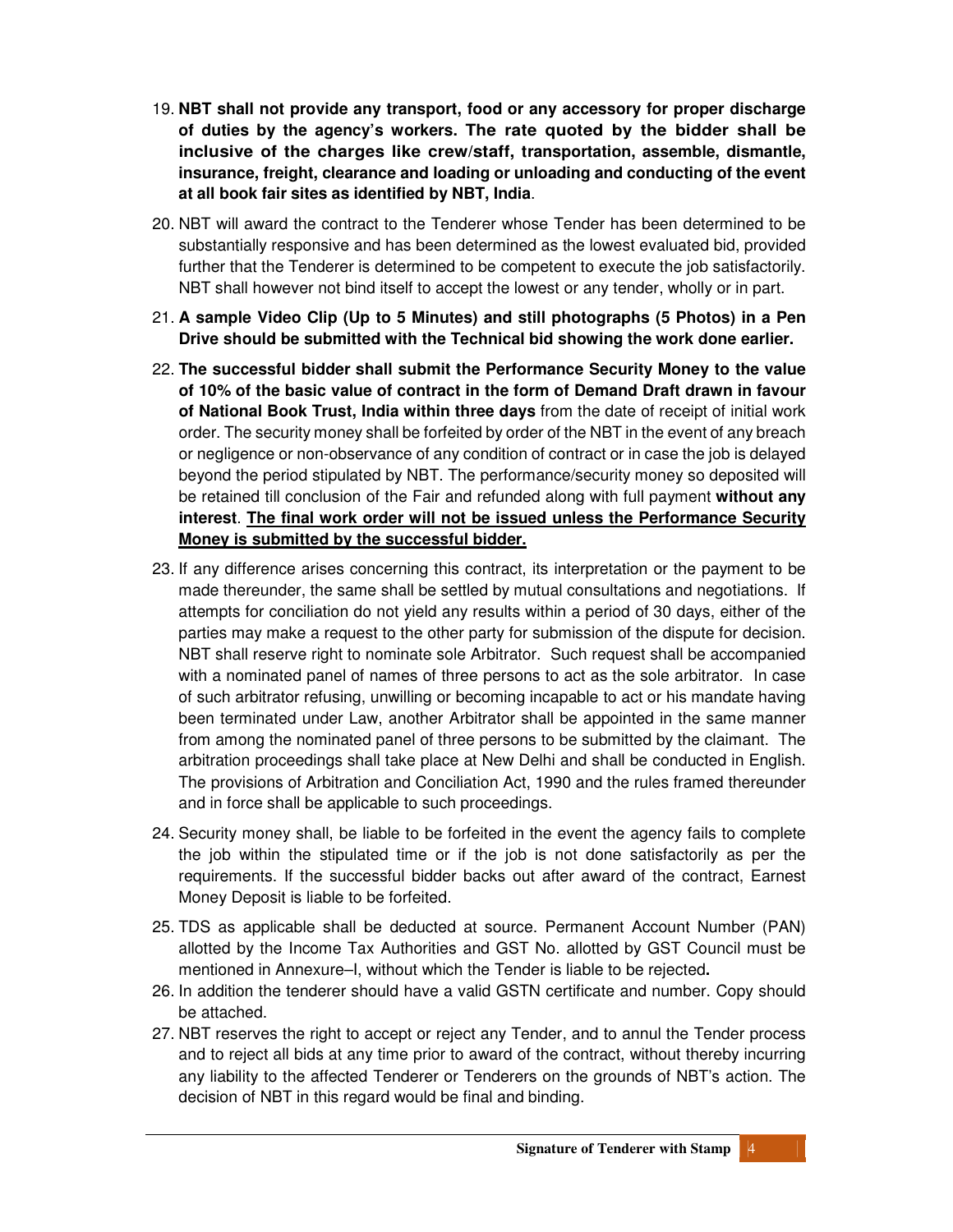- 28. NBT and the agency shall make every effort to resolve amicably by direct informal discussions, any disagreement or dispute, arising between them under or in connection with the contract. However, any unresolved disputes would be subject to the jurisdiction of Delhi courts only.
- 29. The NBT will have the discretion to award the contract to any other agency. In such a situation, the other agency shall work at the lowest accepted rate.
- 30. In the event of any negligence or unsatisfactory execution on the part of the agency, NBT will have the right to forfeit the Performance Security money and to recover penalty as it deems appropriate from the amount payable to the agency against their bill(s). If deemed necessary, the agency may also be blacklisted for future.

31. **The financial proposals of only those parties would be opened whose credentials (Technical Bids) are found up to the satisfaction of the designated committee of the Trust, whose decision would be final and binding**.

- 32. **Corrupt or Fraudulent Practices:** Bidders should observe the highest standard of ethics during the award and execution of such contracts. National Book Trust, India will reject a proposal if it is found that the Bidder recommended for award has engaged in corrupt or fraudulent practice(s) while competing for the contract in question.
- 33. **Validity of the bid:** The bids submitted by the Tenderers shall be valid for a minimum period of 120 days computed from the date of opening of the bids.
- 34. The payment would be released only after the physical verification of equipment and manpower by the approved Physical Verification Committee and receipt of all the materials (deliverables) to the entire satisfaction of the NBT. It also includes the PVR of the photo/video in the (I) Press Conference (Ii) The Chairman's Dinner (Iii) The CEO's Speak.
- 35. Please ensure that the GST number of NBT and the GST number of your company is clearly mentioned on the invoice submitted by you after the completion of the job.
- 36. The bidding firm/agency should not have been blacklisted /deregistered or debarred by any Govt. department/Institution.
- 37. Affidavit in original from Govt. Notary that the bidding firm/agency has not been blacklisted or debarred by any Govt. department/Institution in the past.
- 38. The Director, NBT, reserves the right to accept/reject any or all the tenders without assigning any reason.

## **A. BRIEF SCOPE OF WORK**

## **Single Day Events**

- 3 Still Camera + 2 video shoot of **Press Conference** from different angles (The event will be for about 3-4 hours in Pragati Maidan or Constitutional Club).
- 2 Still Camera + 2 video shoot of **CEO Speak** from different angles (The event will be for about 7-8 hours in Hotel Ashoka).
- 2 Still Camera + 2 video shoot of **Chairman's dinner** from different angles (The event will be for 3-4 hours in Hotel Ashoka).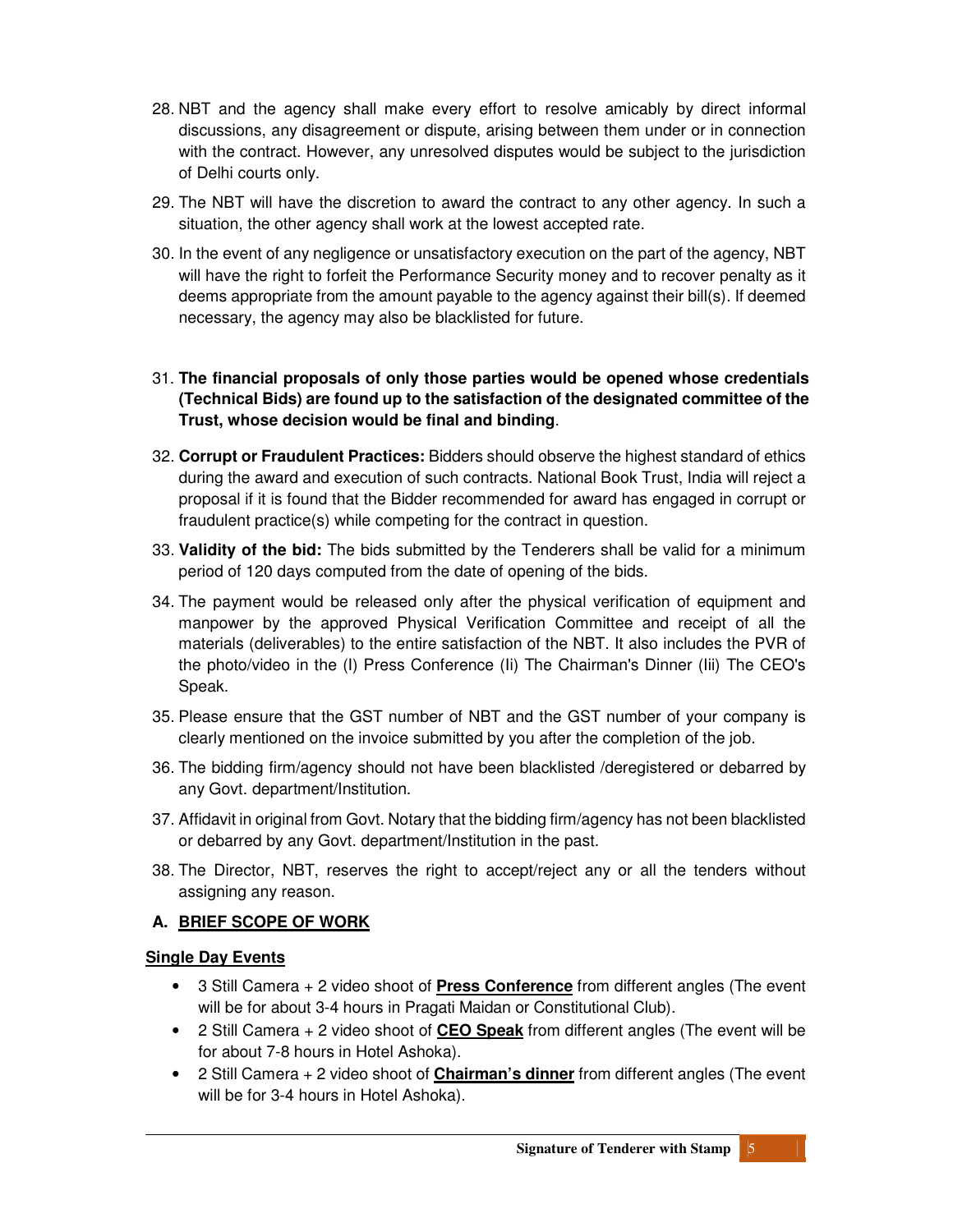## **Two- Day Event**

• 1 Still Camera + 1 video shoot for **New Delhi Rights Table** from different angles (The event will be for 2 Whole Days in Conference Hall, Pragati Maidan).

## **All 9 Days Events (including the inauguration)**

- 2 Still Camera + 2 video shoot for **Theme Pavilion** from different angles.
- 2 Still Camera + 2 video shoot for **Children's Pavilion** from different angles.
- 2 Cameras Multicam Setup as well as coverage through drones for Live & Deferred Live coverage of **Inauguration of NDWBF 2022 and Other Events** with projection on multiple screens.
- 2 Still Camera + 2 video shoot for **covering parallel events** and for **covering Protocol** at Book Fair.
- 1 still camera + 1 video shoot + coverage through drones for **Events in Amphitheatre.**
- 1 still camera + 1 video shoot for **English Authors' Corner** with live streaming on LED TV at the respective Author's Corner with proper cable connectivity to the LED TV.
- 1 still camera + 1 video shoot for **Hindi Authors' Corner** with live streaming on LED TV at the respective Author's Corner with proper cable connectivity to the LED TV.
- 1 still camera + 1 video shoot for **International Events Corner** with live streaming on LED TV at the respective Corner with proper cable connectivity to the LED TV.
- 1 Still Camera + 1 video shoot for **VIP/Dignitary visits**.

## **Other Essentials**

- Documentary Film of NDWBF 2022 (60 min, 30 min, 7 min & 3 minutes) with Additional Shoot, Scripting, Editing, Studio Voice Over Recording, Color correction, Color grading of video footages, Original Background Music for the film, Graphics and Titling for the film (includes subtitles wherever necessary), Audio Mixing and Mastering.
- Still Photography Documentation of NDWBF 2022 needs to be provided in USB Hard Disks and also in USB Pen drive Small (not more than 10 mins footage), quickly uploadable footages of NDWBF 2022 videos need to be provided to NBT's Media Centre for uploading on the NBT's You Tube Channel. These footages need to be provided at 1:00 pm and 5:00 pm daily.
- The inaugural event on  $8<sup>th</sup>$  January, 2022 needs to be well covered from all aspects and angles.
- The assignment will be mainly from 08 to 16 January 2022, but initial coverage of the built-up and construction of stalls, various venues also needs to be covered.
- Select still photographs also need to be provided to the NBT Media Centre at 1:00 pm and 5:00 pm daily.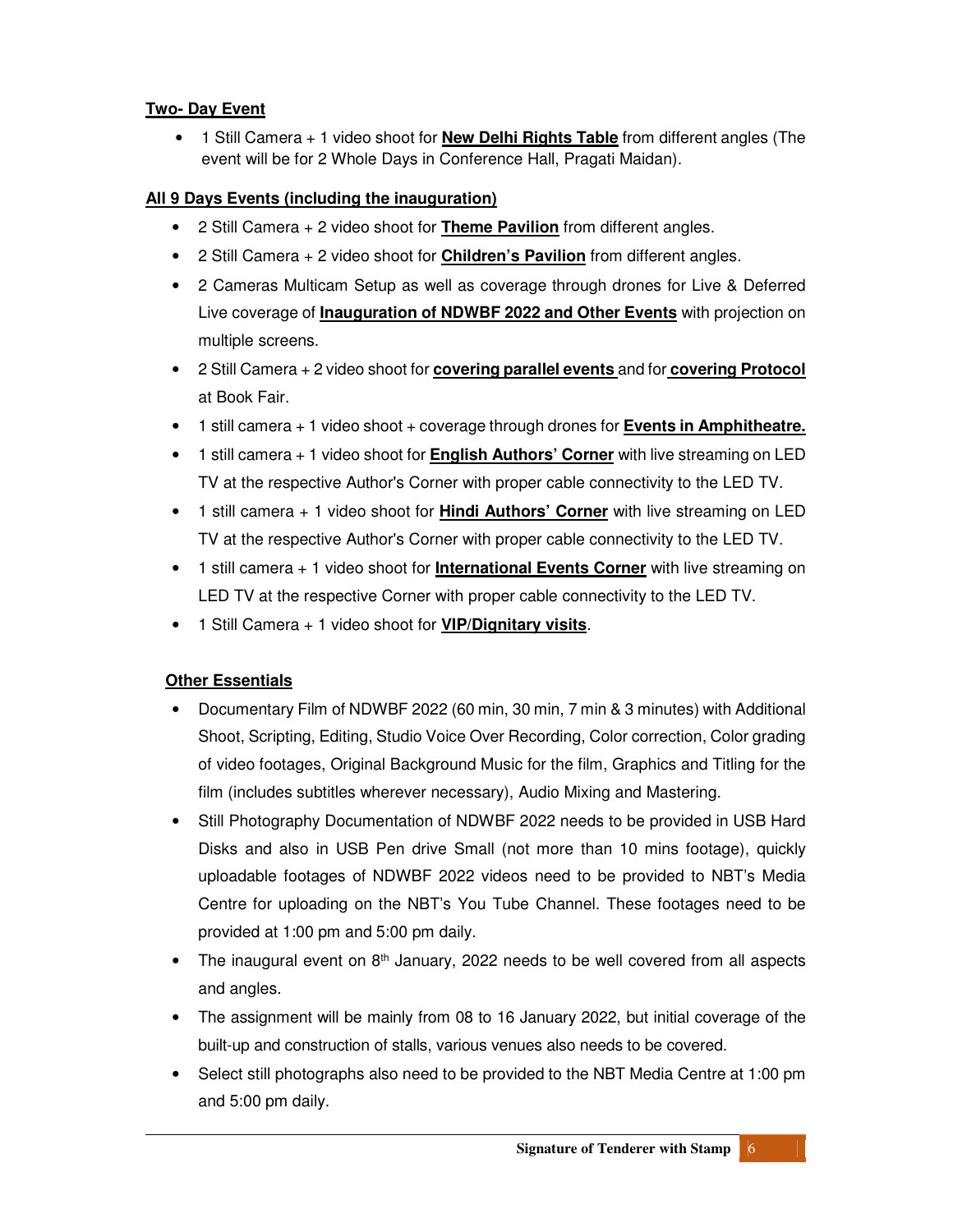- VIP visits to the venue also needs to be covered and documented.
- Select photographs also need to be provided for Press Release at 6:00 pm daily.
- Any other job(s) that may be assigned during the fair.

## **ESSENTIAL: Professional and experienced crew must be there with every Still Camera and Video Camera and all cameras must be in Full HD Resolution.**

# **B. DETAILED SCOPE OF WORK**

It is required to cover, document, edit, and provide storage media of the New Delhi World Book Fair 2022 as per the requirements and specifications of NBT, India from 08 -16 January 2022 and also cover **Press Conference (06 Jan 2022 at Pragati Maidan), CEO Speak (09 Jan 2022 at Hotel Ashoka), Chairman's Dinner (10 Jan 2022 at Hotel Ashoka).** 

## **1. Videography:**

## Format: Full HD Resolution

The New Delhi World Book Fair 2022 must be documented during all the event days with Full HD Video Cameras. The edited version, all raw footages must be delivered in an External USB Hard Disk and also in Optical Media like USB pen drive or Higher.

An edited video with or without required time laps of developmental stages of the exhibition arrangements to the final set up must be submitted. (Edited daily developments of the exhibition arrangements must be submitted). **Professional and experienced crew must be there with every camera and all cameras must be in Full HD Resolution.** All the required comprehensive Video coverage and documentation process must be there in connection with New Delhi World Book Fair 2022. In short, the duration of time will be requirement basis and not be hour based.

# **2. Photography:**

The required Full frame DSLRs, adequate lenses and required lighting arrangements with professional Photographers must be available to cover all the events (and parallel events) of New Delhi World Book Fair 2022. Photographs in digital format should be delivered on USB Hard Disk drive as well as on DVDs or USB pen drive. These Cameras must be configured to capture frames with necessary pixel size and depth to use in brochures, Hoardings and other high quality printing requirements of NBT, India.

# **3. Videography & Photography**

A separate consolidated video/documentary of 60 minutes, 30 Minutes, 7 minutes and 3 minutes should be made by merging all the main events and functions of the whole book fair. Documentary films of all these durations must be of professional quality with a well-crafted story-line, script, visual effects, captions, subtitles and voice over among other elements of a well-made documentary, and should be submitted after the book fair. Editing must be in a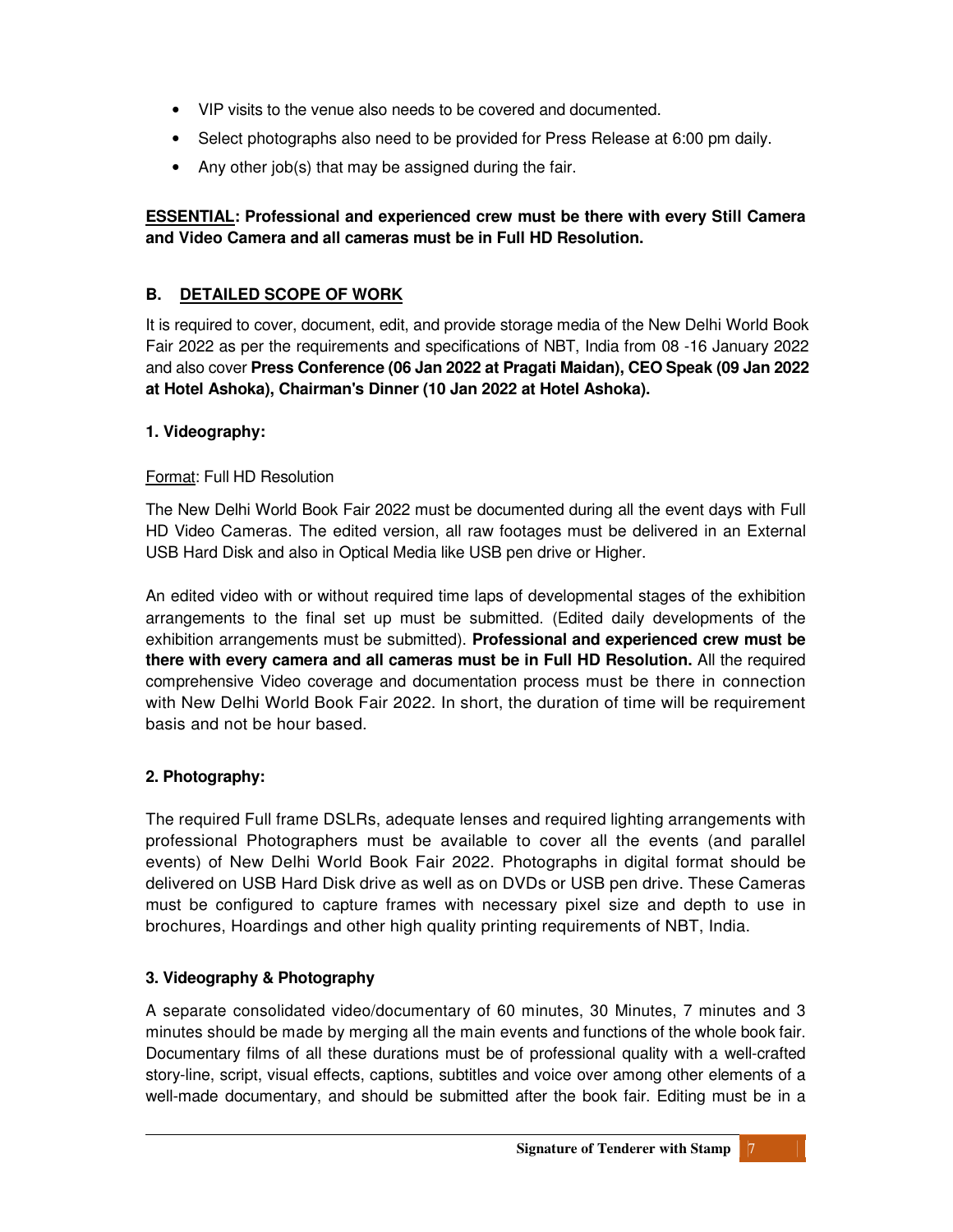professional editing studio and corrections/improvements must be made according to NBT's instructions.

Each of the activities like Inaugural and Valedictory functions, International Seminar, other Seminars and discussions, Author's Corners, Rights Table, Theme programmes, Protocol, Foreign Pavilion, Children's Activities, Cultural performances, etc., must be consolidated in separate discs/Folders day-wise and be submitted in USB Hard disk and in DVDs or higher.

All the crew members must be present full-time in the venue and must have a coordinator with whom we can interact with.

### **4.Force Majeure**

- a) The Agency shall not be liable for forfeiture of its performance security, liquidated damages, or termination for default if and to the extent that it's delay in performance or other failure to perform its obligations under the Contract is the result of an event of Force Majeure.
- b) For purposes of this clause, ˝Force Majeure˝ means an event beyond the control of the Agency and not involving the Agency's fault or negligence and not foreseeable.
- c) Such events may include, but are not restricted to, acts of NBT in its sovereign capacity, wars or revolutions, fires, floods, epidemics, quarantine restrictions, and freight embargoes.
- d) If a Force Majeure situation arises, the Agency shall promptly notify NBT in writing of such condition and the cause thereof. Unless otherwise directed by NBT in writing, the Agency shall continue to perform its obligation under the Contract as far as is reasonably practical and shall seek all reasonable alternative means for performance not prevented by the Force Majeure event.
- e) For delays arising out of Force Majeure, the Agency shall not claim extension of time for a period exceeding the period of delay attributable to the causes of Force Majeure and neither NBT nor the Agency shall be liable to pay any extra costs.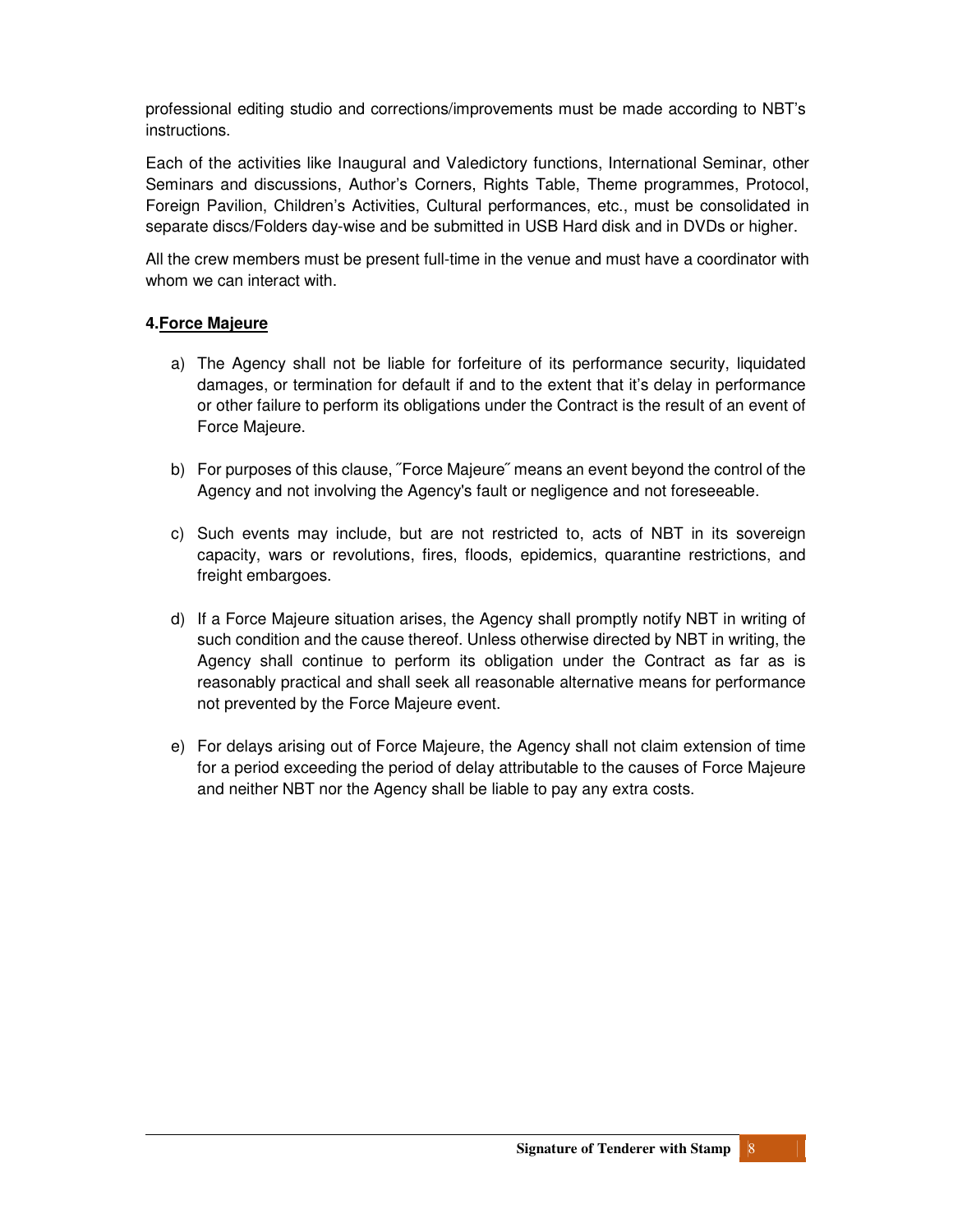### **ANNEXURE - 1**

# **CHECKLIST Of Supporting Documents**

(Please tick mark in relevant columns)

| SI.<br>No.      | <b>Name of Documents</b>                                                                                                                                                                                                           | <b>Yes</b> | <b>No</b> | Page No. |
|-----------------|------------------------------------------------------------------------------------------------------------------------------------------------------------------------------------------------------------------------------------|------------|-----------|----------|
| $\mathbf{1}$    | Tender fee including GST @ 18% (Rs.1180)                                                                                                                                                                                           |            |           |          |
| $\overline{2}$  | Tender document is properly indexed with page numbers                                                                                                                                                                              |            |           |          |
| 3               | Complete profile of the Firm                                                                                                                                                                                                       |            |           |          |
| $\overline{4}$  | Audited copies from the Chartered Accountant of<br>authenticated balance sheet and financial statement for<br>last 03 consecutive years (2017-18, 2018-19 and 2019-20)<br>showing minimum turnover of Rs. 25.00 lakhs (each year). |            |           |          |
| 5               | Copy of Income Tax returns for the three preceding<br>financial year's up to 2019-20.                                                                                                                                              |            |           |          |
| 6               | Copy of last 3 years experience and work orders of similar<br>job executed by the firm for Government of India, State<br>Government, and other reputed organizations.                                                              |            |           |          |
| $\overline{7}$  | Signed and stamped affidavit stating that the bidding firm/<br>agency has not been blacklisted/deregistered or debarred<br>by any Govt. department/ Institution.                                                                   |            |           |          |
| 8               | Self Attested Copy of PAN Card.                                                                                                                                                                                                    |            |           |          |
| 9               | Self-attested copy of the Registration of GST and GST<br>Return for last 01 year (Financial year 2020-21) should<br>be enclosed along with Form 1 and Form 3A.                                                                     |            |           |          |
| 10              | Registration Certificate of the Company/Firm.                                                                                                                                                                                      |            |           |          |
| 11              | One Pen Drive Containing Video clip + 5 Photographs                                                                                                                                                                                |            |           |          |
| $\overline{12}$ | A written acceptance by bidding firm/agency to provide<br>services as per standards and specifications of this tender.                                                                                                             |            |           |          |
| 13              | A copy of this tender document duly signed on each page<br>and stamped by authorized signatory of the bidding firm/<br>agency as a token of acceptance of all terms and<br>conditions of this tender.                              |            |           |          |
| 14              | One original cancelled cheque                                                                                                                                                                                                      |            |           |          |

**I/we hereby declare that all above documents are true & correct as per my knowledge and I/we accept all the terms and conditions of the Tender.**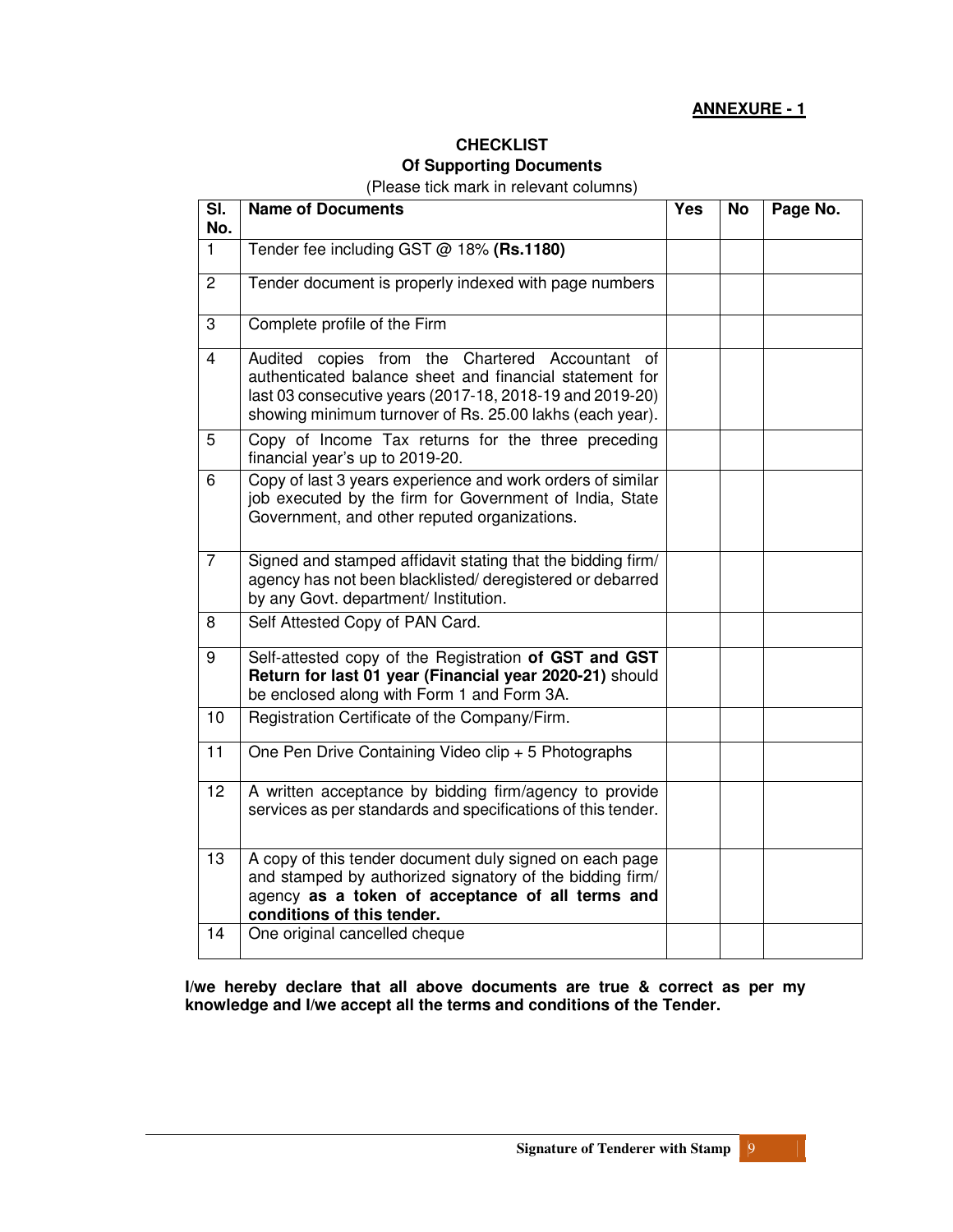#### **FINANCIAL BID**

#### **For Videography & Still Photography of NEW DELHI WORLD BOOK FAIR 2022**

#### **A. Events** (as per the details on **BRIEF SCOPE OF WORK** on Page 5-6)

| <b>S.N.</b>    | Event                   | <b>Duration</b> | <b>Total Amount</b> |
|----------------|-------------------------|-----------------|---------------------|
|                | <b>Press Conference</b> | 1 day           |                     |
| $\overline{2}$ | <b>CEO Speak</b>        | 1 day           |                     |
| -3             | Chairman's Dinner       | 1 day           |                     |
| $\overline{4}$ | New Delhi Rights Table  | 2 days          |                     |
|                | <b>SUB TOTAL</b>        |                 |                     |

#### **B. Video Unit** (as per the details on **BRIEF SCOPE OF WORK** on Page 5-6)

| <b>S.N.</b> | Event                                                                                                                                                          | <b>Duration</b> | <b>Total Amount</b> |
|-------------|----------------------------------------------------------------------------------------------------------------------------------------------------------------|-----------------|---------------------|
|             | Full HD Video Camera with complete Editing<br>Setup, Lights (Portable Led Light Setup) and<br>with all required lenses like Wide Lenses and<br>Fish eye Lenses | 9 days          |                     |
|             | <b>SUB TOTAL</b>                                                                                                                                               |                 |                     |

#### **C. Still Photography Unit** (as per the details on **BRIEF SCOPE OF WORK** on Page 5-6)

| <b>S.N.</b> | Event                                                                                                       | <b>Duration</b> | <b>Total Amount</b> |
|-------------|-------------------------------------------------------------------------------------------------------------|-----------------|---------------------|
|             | DSLR Full Frame HD/4K Cameras with all<br>requisite lenses including Wide, Tele, Macro<br>and Normal Lenses | 9 days          |                     |
|             | <b>SUB TOTAL</b>                                                                                            |                 |                     |

 **\* The party quoting the lowest Grand total will be considered.** 

- **Professional and experienced crew must be there with every camera and all cameras must be in Full HD Resolution.**
- **I/We undertake to abide by the terms and conditions of the tender/contract.**

[Signature and Name of the Bidder with official stamp and date]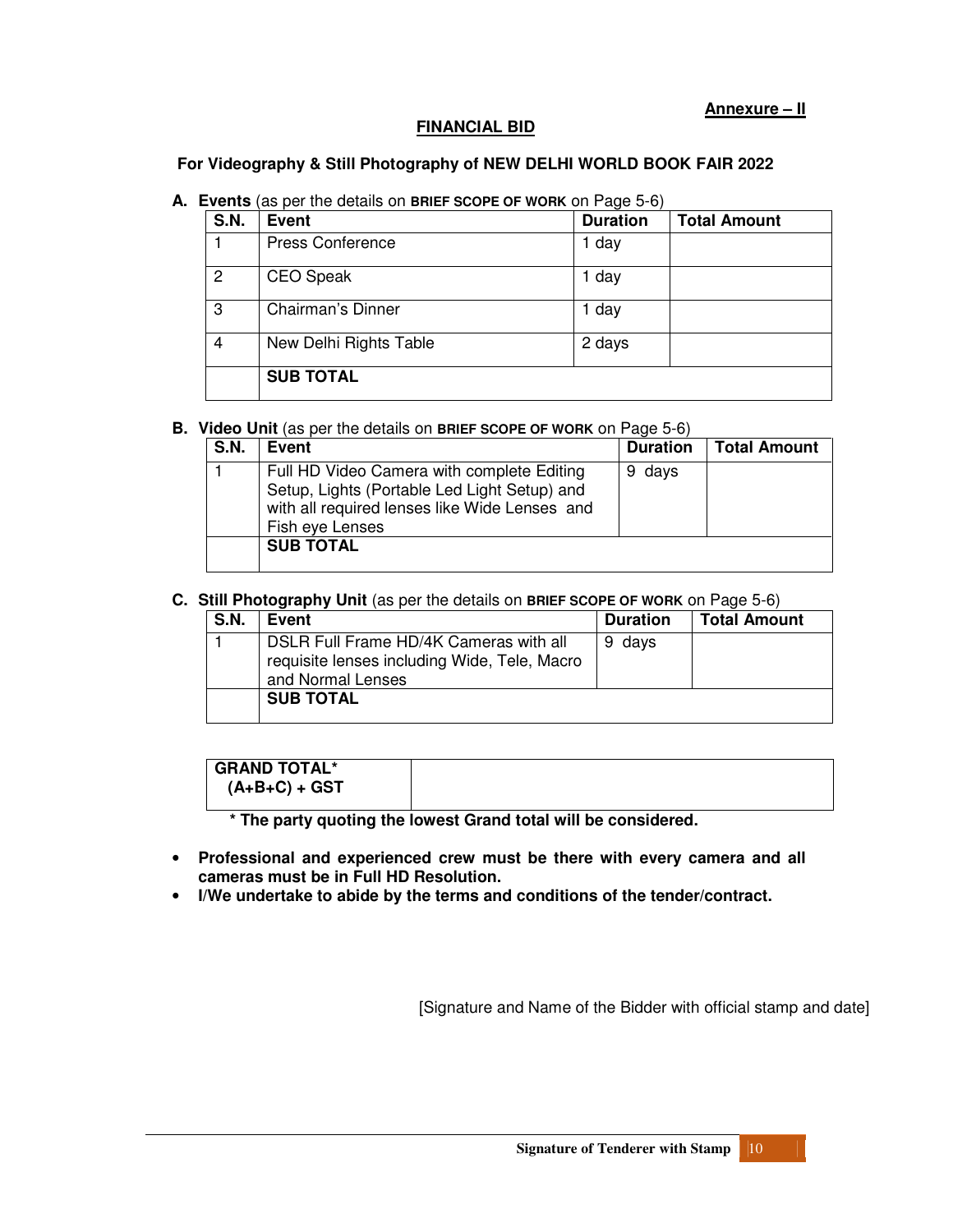### **Annexure-B**



## **FORMAT OF BID SECURITY DELCARTION FROM BIDDERS IN LIEU OF EMD (On Bidders Letter Head)**

I/ We, the authorized signatory of M/s………………………………………………………………., participating in the tender of ………………………………………………………………….do hereby declare:

- (i) That I/ we have availed the benefit of wavier of EMD while submitting our offer against the subject Tender and no EMD being deposited for the said tender.
- (ii) That in the event we withdraw/ modify our bid during the period of validity, I/we fail to execute formal contract agreement within the given timeline OR I/we fail to submit a Performance Security within the given timeline Or I/we commit any breach of Tender Conditions/ Contract which attracts penal actions of forfeiture of EMD and I/we will be suspended from being eligible for bidding/ award of all future contact(s) of NBT, India for a period of one year from the date of committing such breach.

Authorized Signatory: Name & seal of the Firm: Date: Place: